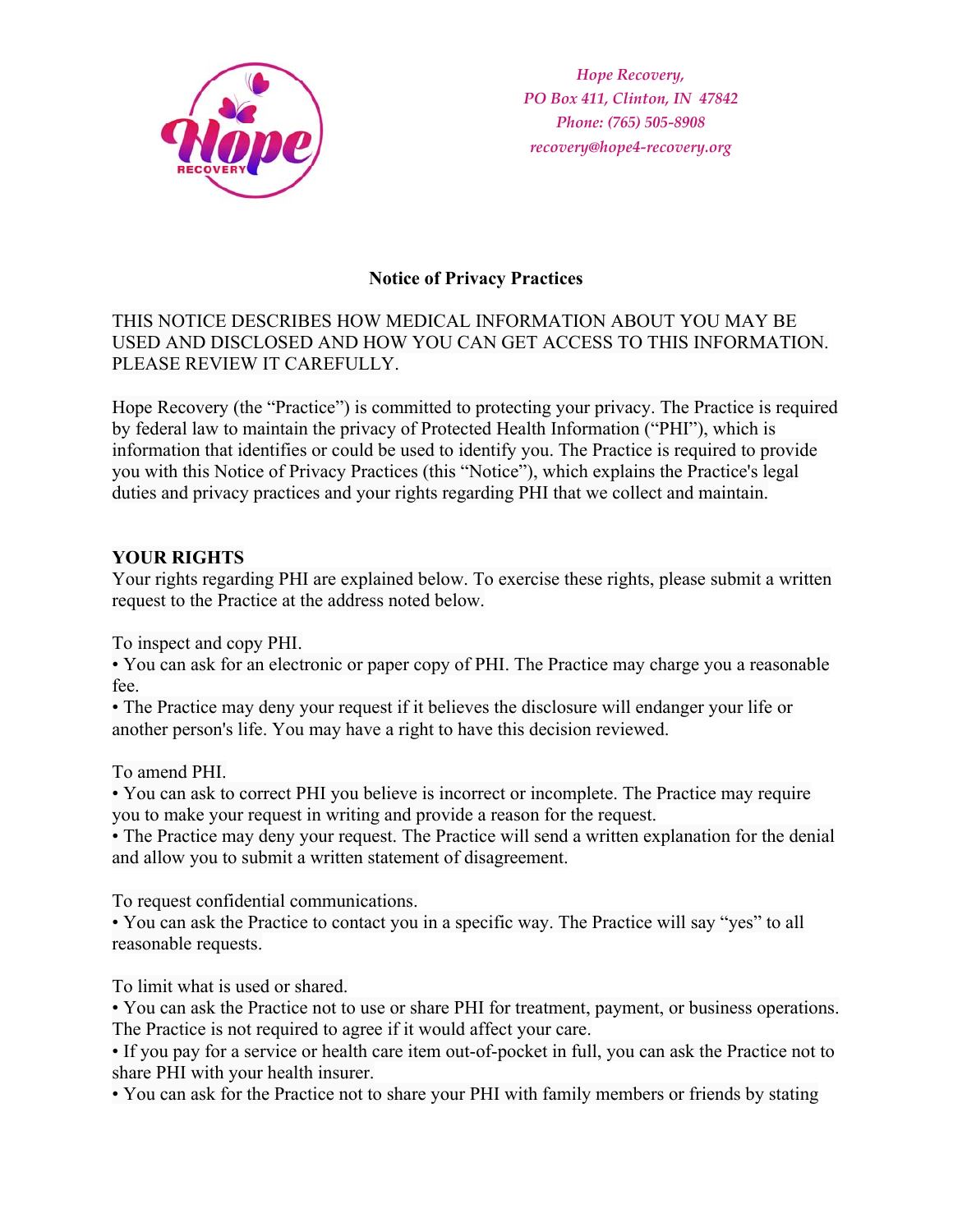the specific restriction requested and to whom you want the restriction to apply.

To obtain a list of those with whom your PHI has been shared.

• You can ask for a list, called an accounting, of the times your health information has been shared. You can receive one accounting every 12 months at no charge, but you may be charged a reasonable fee if you ask for one more frequently.

To receive a copy of this Notice.

• You can ask for a paper copy of this Notice, even if you agreed to receive the Notice electronically.

To choose someone to act for you.

• If you have given someone medical power of attorney or if someone is your legal guardian, that person can exercise your rights.

#### **To file a complaint if you feel your rights are violated.**

• You can file a complaint by contacting the Practice using the following information: Kristen Price, MA, LMHC Hope Recovery PO Box 411 Clinton, IN 47842 (765) 505-8908 • You can file a complaint with the U.S. Department of Health and Human Services Office for Civil Rights by sending a letter to 200 Independence Avenue, S.W., Washington, D.C. 20201, calling 1-877-696-6775, or visiting www.hhs.gov/ocr/privacy/hipaa/complaints/.

• The Practice will not retaliate against you for filing a complaint.

To opt out of receiving fundraising communications.

• The Practice may contact you for fundraising efforts, but you can ask not to be contacted again.

## **OUR USES AND DISCLOSURES**

1. Routine Uses and Disclosures of PHI

The Practice is permitted under federal law to use and disclose PHI, without your written authorization, for certain routine uses and disclosures, such as those made for treatment, payment, and the operation of our business. The Practice typically uses or shares your health information in the following ways: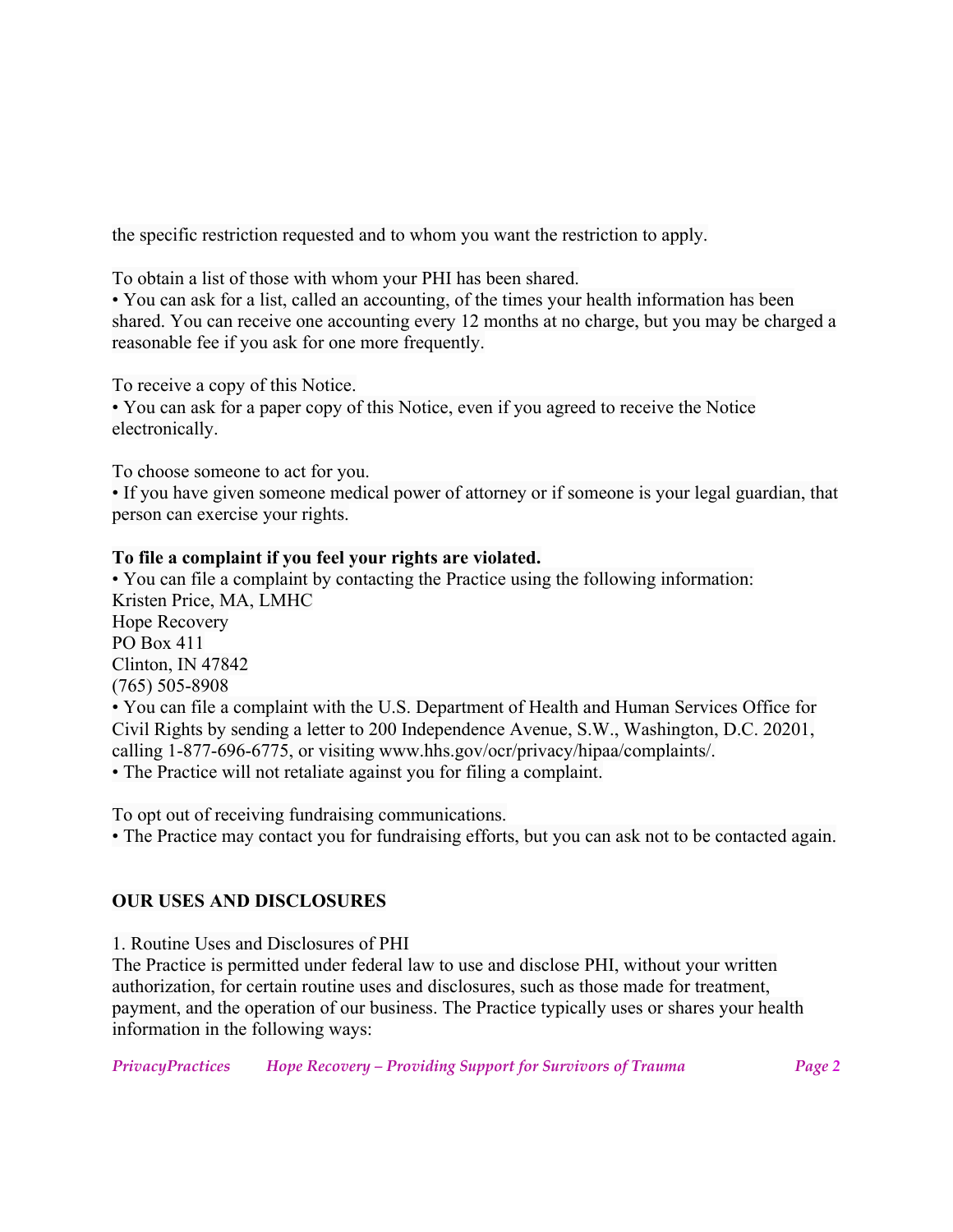To treat you.

- The Practice can use and share PHI with other professionals who are treating you.
- Example: Your primary care doctor asks about your mental health treatment.

To run the health care operations.

- The Practice can use and share PHI to run the business, improve your care, and contact you.
- Example: The Practice uses PHI to send you appointment reminders if you choose.

To bill for your services.

- The Practice can use and share PHI to bill and get payment from health plans or other entities.
- Example: The Practice gives PHI to your health insurance plan so it will pay for your services.

2. Uses and Disclosures of PHI That May Be Made Without Your Authorization or Opportunity to Object

The Practice may use or disclose PHI without your authorization or an opportunity for you to object, including:

To help with public health and safety issues

• Public health: To prevent the spread of disease, assist in product recalls, and report adverse reactions to medication.

• Required by the Secretary of Health and Human Services: We may be required to disclose your PHI to the Secretary of Health and Human Services to investigate or determine our compliance with the requirements of the final rule on Standards for Privacy of Individually Identifiable Health Information.

• Health oversight: For audits, investigations, and inspections by government agencies that oversee the health care system, government benefit programs, other government regulatory programs, and civil rights laws.

• Serious threat to health or safety: To prevent a serious and imminent threat.

• Abuse or Neglect: To report abuse, neglect, or domestic violence.

To comply with law, law enforcement, or other government requests

• Required by law: If required by federal, state or local law.

• Judicial and administrative proceedings: To respond to a court order, subpoena, or discovery request.

• Law enforcement: For law locate and identify you or disclose information about a victim of a crime.

• Specialized Government Functions: For military or national security concerns, including

*PrivacyPractices Hope Recovery – Providing Support for Survivors of Trauma Page 3*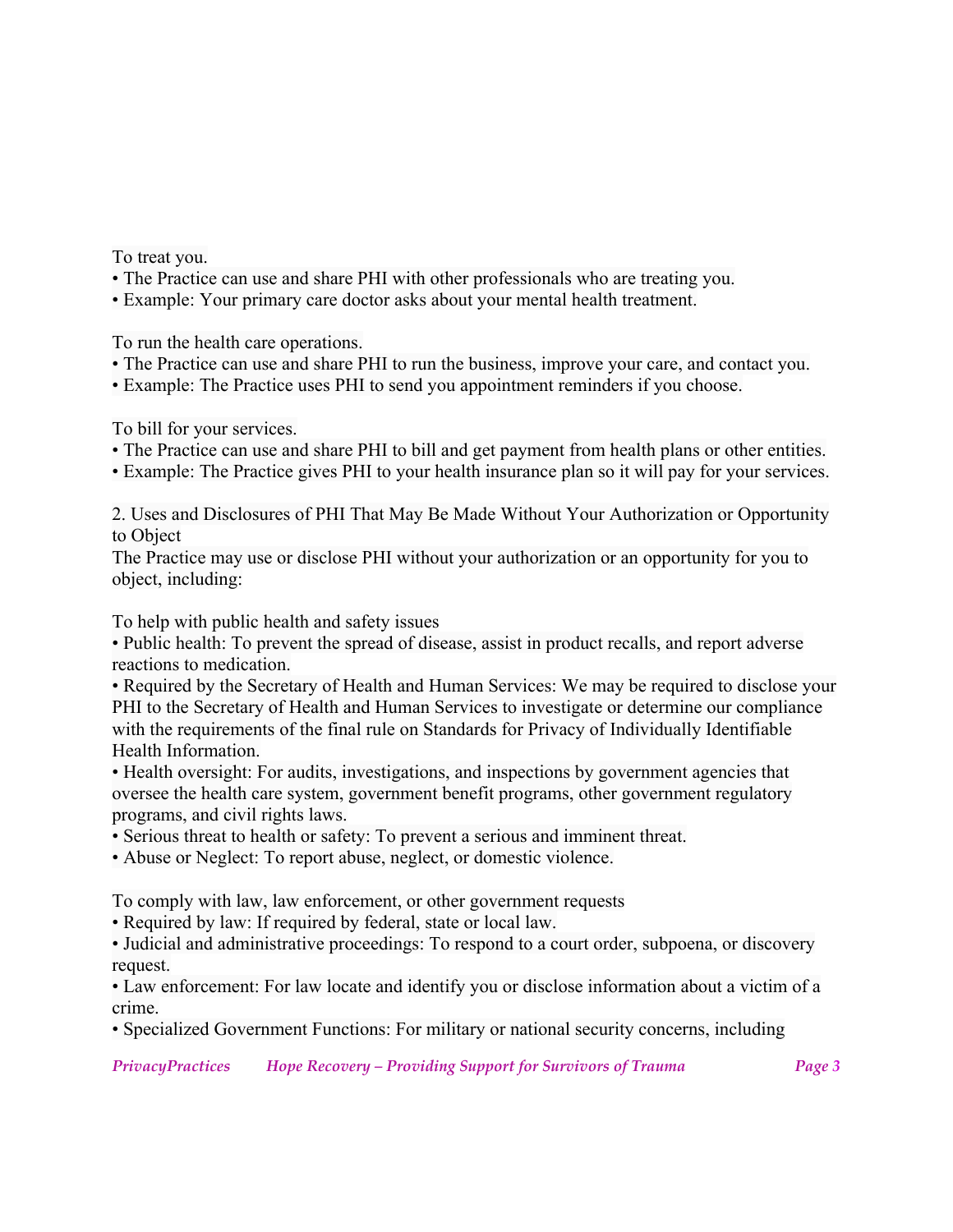intelligence, protective services for heads of state, or your security clearance.

• National security and intelligence activities: For intelligence, counterintelligence, protection of the President, other authorized persons or foreign heads of state, for purpose of determining your own security clearance and other national security activities authorized by law.

• Workers' Compensation: To comply with workers' compensation laws or support claims.

To comply with other requests

• Coroners and Funeral Directors: To perform their legally authorized duties.

• Organ Donation: For organ donation or transplantation.

• Research: For research that has been approved by an institutional review board.

• Inmates: The Practice created or received your PHI in the course of providing care.

• Business Associates: To organizations that perform functions, activities or services on our behalf.

3. Uses and Disclosures of PHI That May Be Made With Your Authorization or Opportunity to Object

Unless you object, the Practice may disclose PHI:

To your family, friends, or others if PHI directly relates to that person's involvement in your care.

If it is in your best interest because you are unable to state your preference.

4. Uses and Disclosures of PHI Based Upon Your Written Authorization The Practice must obtain your written authorization to use and/or disclose PHI for the following purposes:

Marketing, sale of PHI, and psychotherapy notes.

You may revoke your authorization, at any time, by contacting the Practice in writing, using the information above. The Practice will not use or share PHI other than as described in Notice unless you give your permission in writing.

## **OUR RESPONSIBILITIES**

- The Practice is required by law to maintain the privacy and security of PHI.
- The Practice is required to abide by the terms of this Notice currently in effect. Where more

*PrivacyPractices Hope Recovery – Providing Support for Survivors of Trauma Page 4*